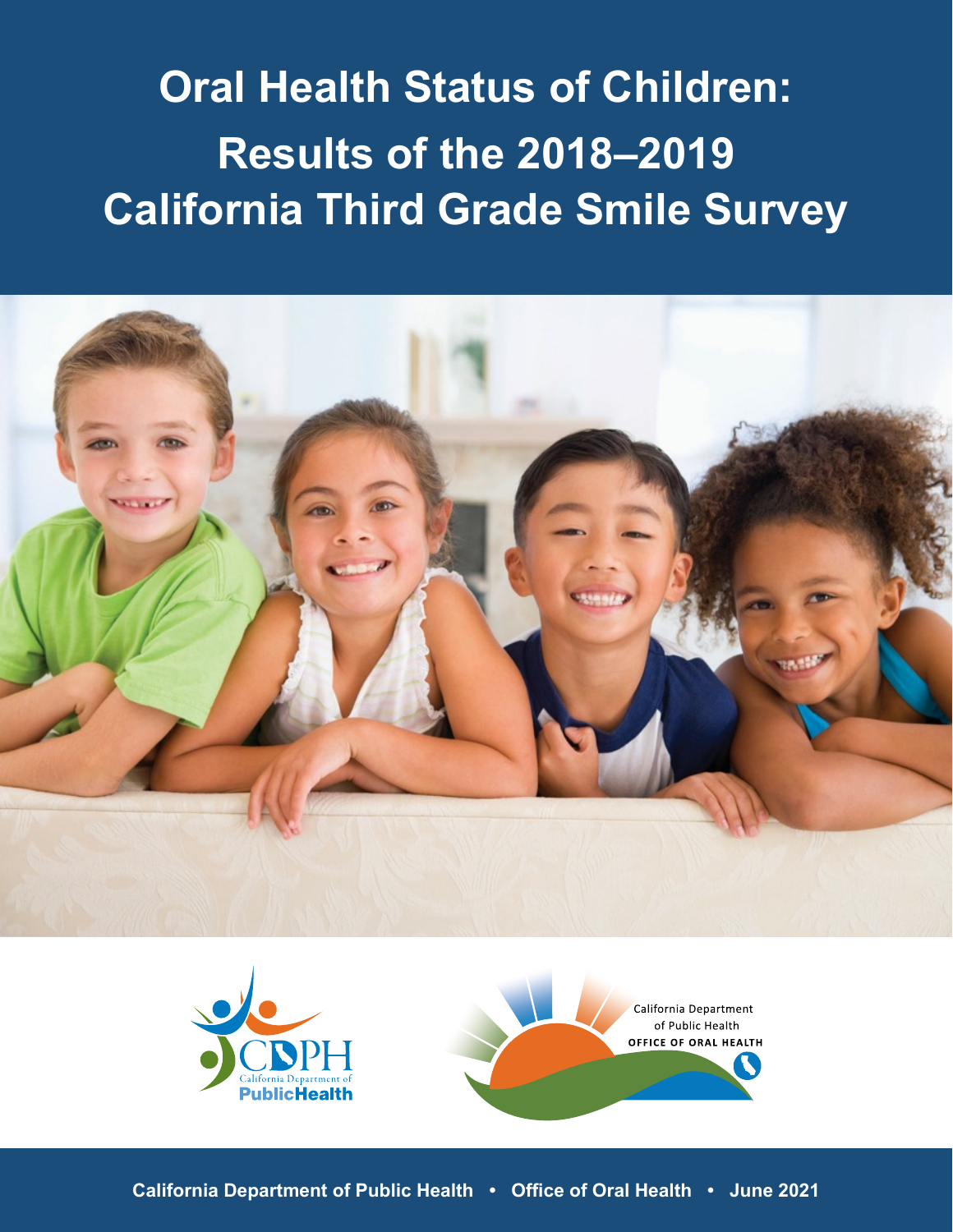# <span id="page-1-0"></span>**ACKNOWLEDGEMENT**

The Office of Oral Health would like to thank the following organizations and individuals who were instrumental in the completion of the California Smile Survey (CSS):

- The California Department of Education, for their guidance and support in working with the schools, and for the access to their data, which was extremely important.
- The Los Angeles Department of Public Health, for their assistance and coordination of the data collection in Los Angeles County schools.
- California State University, Sacramento's Public Health Survey Research Group, for the coordination and support in data collection across California.
- The University of California, Los Angeles School of Dentistry, for their assistance in the collection and analysis of the CSS data. Drs. Honghu Liu and Yan Wang for statistical expertise with raking methods.
- Kathy Phipps from the Association of State and Territorial Dental Directors, for her consultation in all aspects of the CSS completion process, as well as for her expertise and training of the dental professionals who performed the screenings.

The content included in this report may be reproduced with the following citation: Darsie B, Conroy SM, Kumar J (2021). Oral Health Status of Children: Results of the 2018- 2019 California Third Grade Smile Survey. Sacramento, California: Office of Oral Health, California Department of Public Health.

Inquiries may be directed to:

Brendan Darsie, MPH Research Scientist II Office of Oral Health Center for Healthy Communities California Department of Public Health [brendan.darsie@cdph.ca.gov](brendan.darsie@cdph.gov)

This publication was supported by Proposition 56: the California Healthcare, Research and Prevention Tobacco Tax Act of 2016.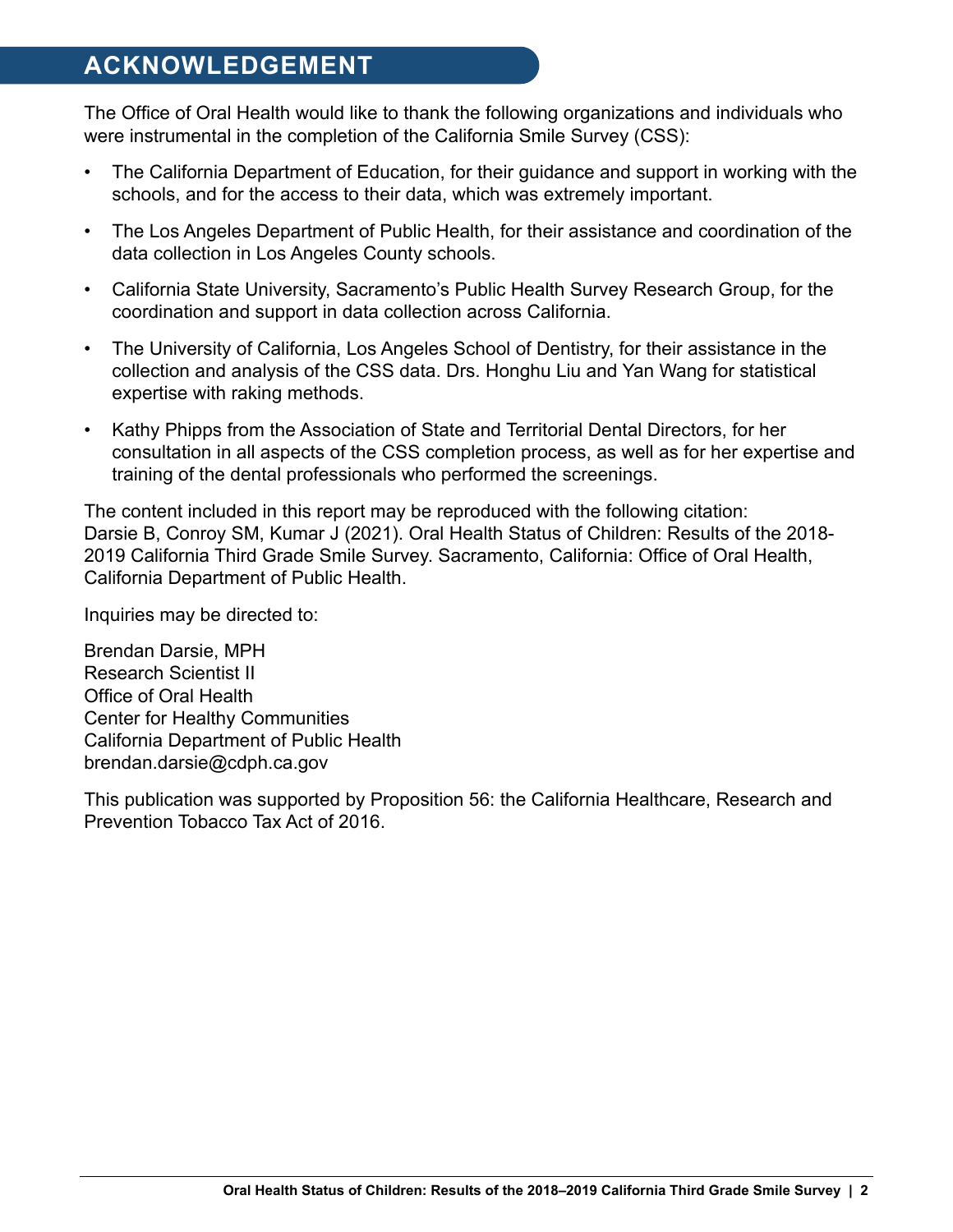# **TABLE OF CONTENTS**

| California Oral Health Plan 2018-2028                                                                                                              |  |
|----------------------------------------------------------------------------------------------------------------------------------------------------|--|
|                                                                                                                                                    |  |
|                                                                                                                                                    |  |
|                                                                                                                                                    |  |
| Table 1. Characteristics of the 2018-2019 California Third Grade                                                                                   |  |
| Table 2. Percent (95% CI) of third grade children with caries experience,<br>untreated tooth decay and dental sealants by selected characteristics |  |

| Table 3. Percent of third grade children with caries experience, |  |
|------------------------------------------------------------------|--|
| untreated tooth decay and dental sealants by region              |  |
|                                                                  |  |

**[\(2018-2019 California Third Grade Smile Survey\)](#page-16-0) .............................................................. 17**

| Figure 1. Percent of third grade children with caries experience,<br>untreated tooth decay and dental sealants                                                      |  |
|---------------------------------------------------------------------------------------------------------------------------------------------------------------------|--|
| Figure 2. Percent of third grade children with caries experience and untreated tooth<br>decay by race/ethnicity (2018-2019 California Third Grade Smile Survey).  9 |  |
| Figure 3. Percent of third grade children with dental sealants by race/ethnicity,<br>socioeconomic disadvantage, and parent primary language                        |  |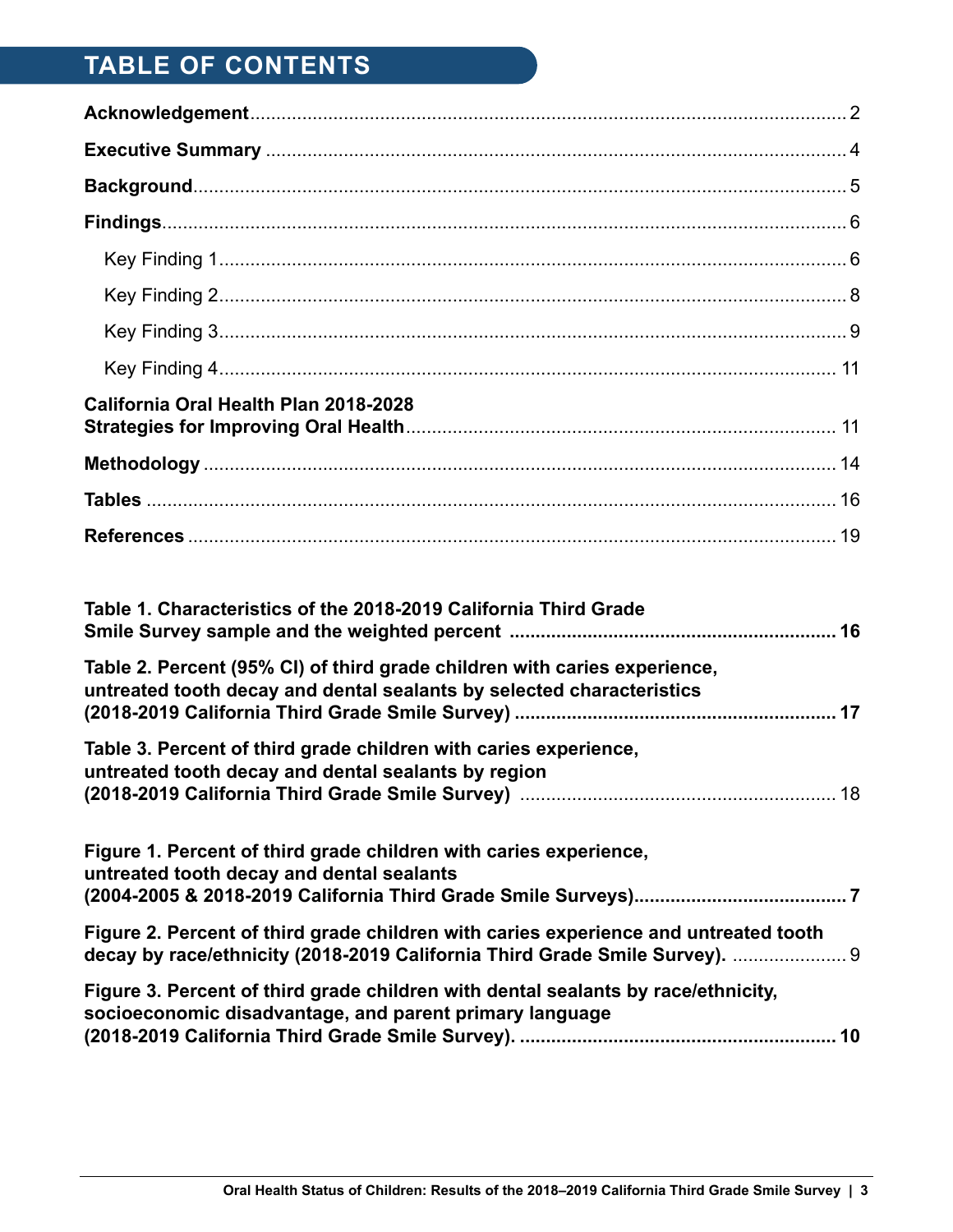# **EXECUTIVE SUMMARY**

Tooth decay (also known as caries) is a significant health problem for children in the United States. A key part of addressing tooth decay is measuring its burden and working with partners toward realistic goals of reduction of the disease. In 2018-2019, the California Department of Public Health (CDPH) conducted an assessment of tooth decay in third grade children across the state. This was the first statewide assessment of tooth decay in children since 2004- 2005. It was completed in partnership with the California Department of Education and the Los Angeles County Department of Public Health. This assessment found that 61% of third grade children in California have had tooth decay. This document reports the results of this assessment, documents disparities present in tooth decay, and presents the programs and activities CDPH is working on to address tooth decay in California.

### **Key Findings**

- 1. Tooth decay remains a significant public health problem. A noticeable reduction in tooth decay experience and untreated decay, as well as an increase in dental sealant prevalence have both been achieved.
- 2. Disparities by race/ethnicity and socioeconomic disadvantage for tooth decay and untreated decay are profound.
- 3. Dental sealant prevalence, a reflection of the use of preventive services, was low. However, disparities with respect to dental sealant prevalence were not observed.
- 4. Regional variation in children's oral health exists across California.

To address these findings, CDPH is working with state and local partners to implement the strategies described in the California Oral Health Plan 2018-2028. To support local infrastructure, CDPH supports 59 local oral health programs with a total of \$18 million to implement community-based interventions and support statewide initiatives. Key projects to improve the oral health of children include community water fluoridation, school dental programs, the Kindergarten oral health assessment, improving access to dental care and the promotion of oral health literacy.

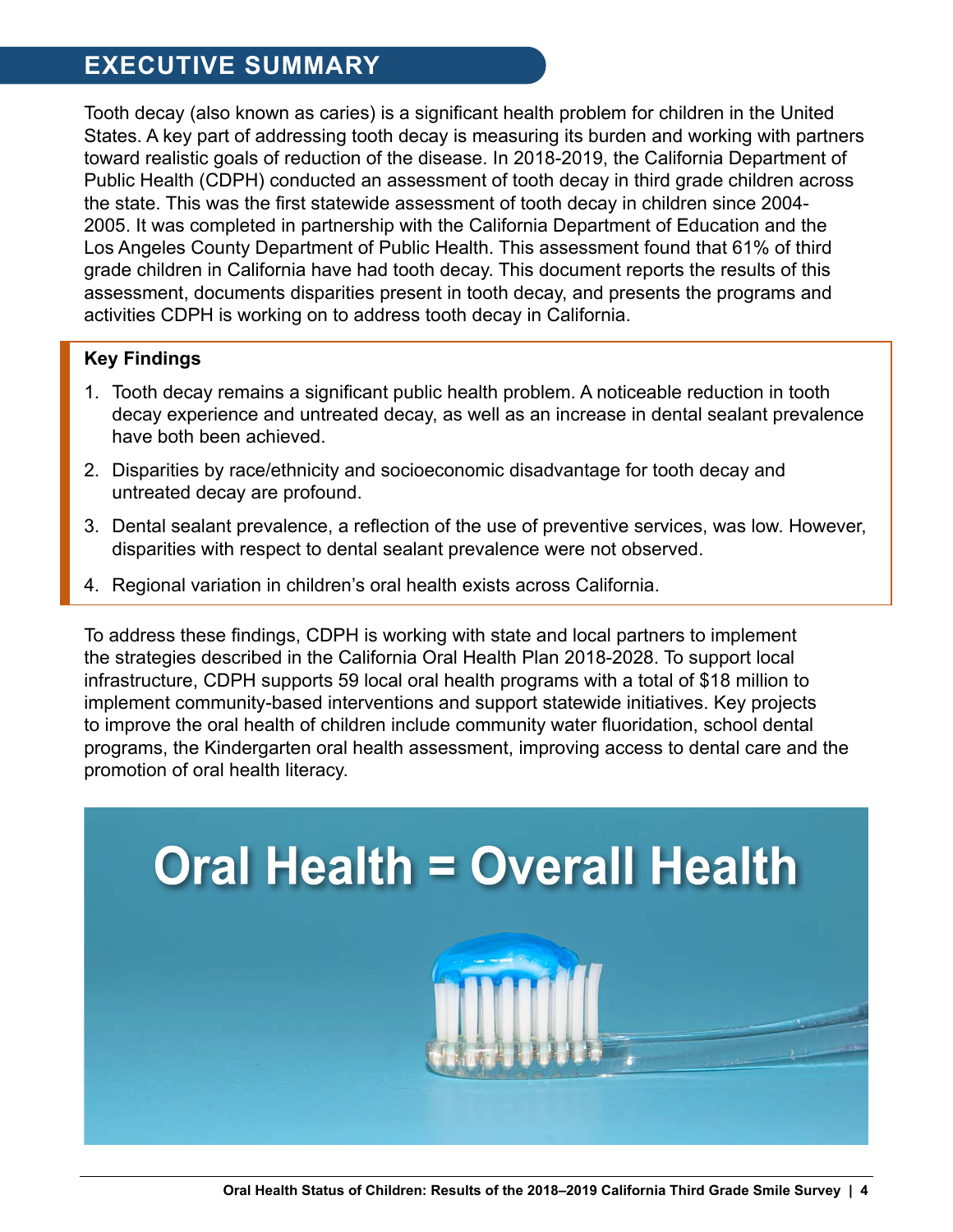# <span id="page-4-0"></span>**BACKGROUND**

Tooth decay (also known as caries) is the most common chronic disease in children and the most frequent health problem in the United States [1]. Poor oral health in children can lead to attention problems, nutrition issues, missed school days, and increased dental care costs [2]. Furthermore, untreated tooth decay can lead to infection requiring emergency room visits, antibiotic and opioid prescriptions, and costly care under general anesthesia [3]. Tooth decay is mostly preventable through measures to minimize the development of decay such as brushing two times a day with fluoridated toothpaste, drinking fluoridated water and avoiding sugar-sweetened beverages. This is combined with professional dental care starting with early dental visits for risk assessment, counseling, and the application of topical fluoride and dental sealants where appropriate.

The United States Preventive Services Task Force recommends that primary care clinicians apply fluoride varnish to the primary teeth of all infants and children (birth through age 5 years) starting at the age of primary tooth eruption and prescribe oral fluoride supplements starting at age six months for children whose water supply is deficient in fluoride [4, 5]. The Community Preventive Services Task Force (CPSTF) recommends community water fluoridation and school-based dental sealant programs to reduce tooth decay [6]. Key public health strategies for cavity-free children in California include:

- community water fluoridation;
- school-based or school-linked dental programs, and programs in other community settings;
- Kindergarten oral health assessment;
- creative media and social messaging for healthy oral habits and;
- promotion of timely dental visits.

Other initiatives compatible with these strategies include increasing dental insurance coverage, enhancing access to dental care, and improving oral health literacy to enable individuals to maintain optimum oral health.

This report presents key findings from the California Smile Survey (CSS), a population based representative survey of 12,322 third grade children conducted during the 2018-2019 and 2019-2020 school years (henceforth referred to as the 2018-2019 Third Grade Smile Survey for ease of reading). The results are compared to a similar CSS survey conducted during the 2004-2005 school year [7].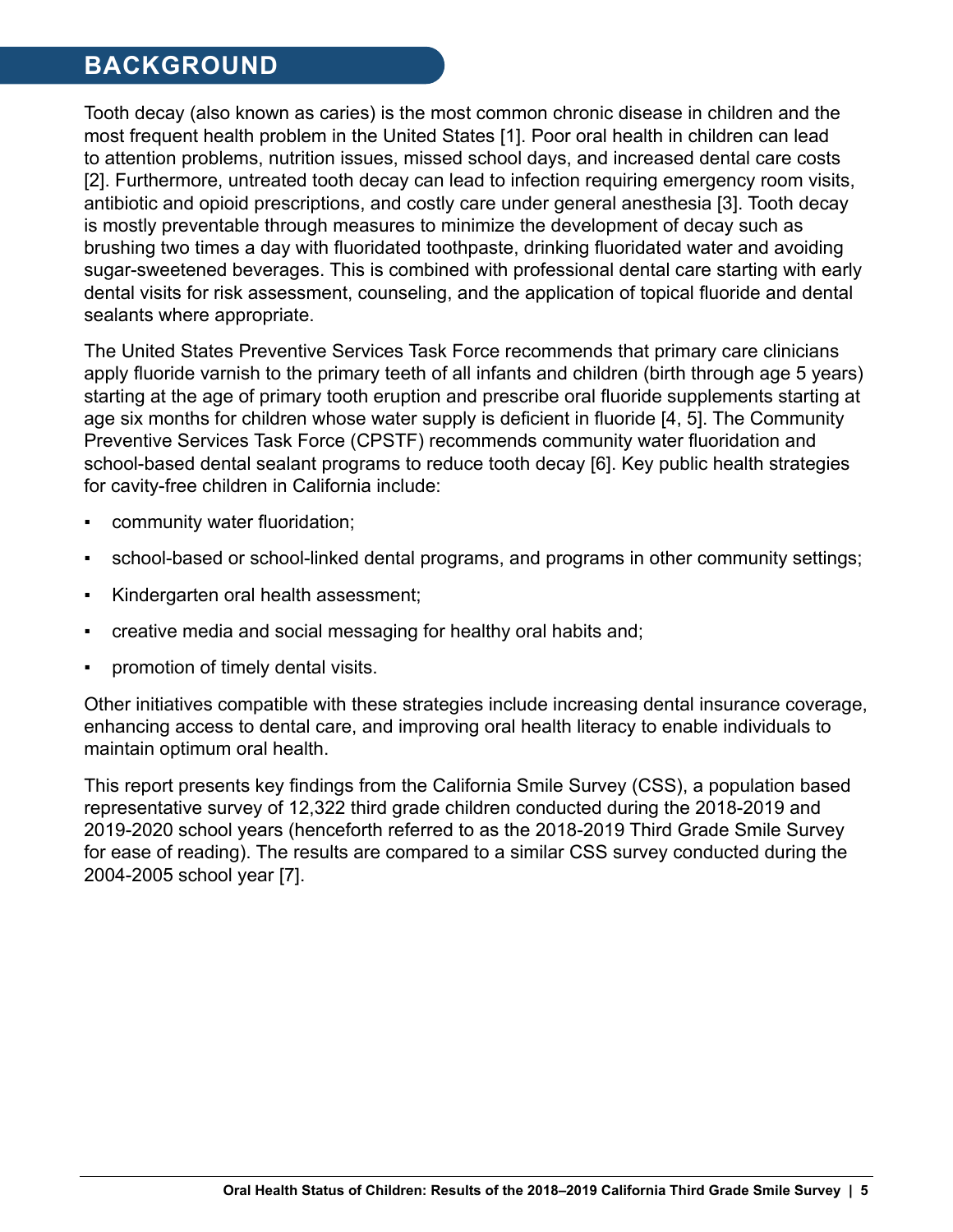# <span id="page-5-0"></span>**FINDINGS**

### **Key Finding 1**

Tooth decay remains a significant public health problem. An overall noticeable reduction in tooth decay experience and untreated decay, and an increase in dental sealant prevalence have been achieved.

In California, tooth decay remains a significant public health problem. By the third grade, six in ten children (61%) have experienced tooth decay and one in five children (22%) have untreated tooth decay (Table 2). The prevalence of tooth decay and untreated decay was lower in 2018-2019 compared to the mid-2000s (Figure 1), representing a 10-percentage point decrease in tooth decay and seven percentage point decrease in untreated decay. Additionally, 37% more children are benefiting from dental sealants, an eight-percentage point increase from the mid-2000s.

Among California children, improvements in oral health are evident in tooth decay and application of sealants. However, California third graders have a substantially higher proportion of tooth decay compared to the national median of 53% among states [2]. The California Oral Health Plan 2018-2028 set targets for tooth decay, untreated decay, and sealant prevalence in third grade children. While the results of the CSS show that California has met its goals for prevalence of untreated decay and use of sealants, the state has work to do to meet the goal for the reduction of tooth decay.

Multiple initiatives have been implemented since the last survey and may have contributed to this improvement in oral health. Since 2007, several water systems, including the Metropolitan Water District of Southern California, began providing fluoridated water, resulting in 59.3% of the population receiving fluoridated water, up from 27.1% [8]. The percentage of children under 21 who were enrolled in the Medi-Cal dental program and received a dental service also increased to 48% in 2018 from 28% in 2006.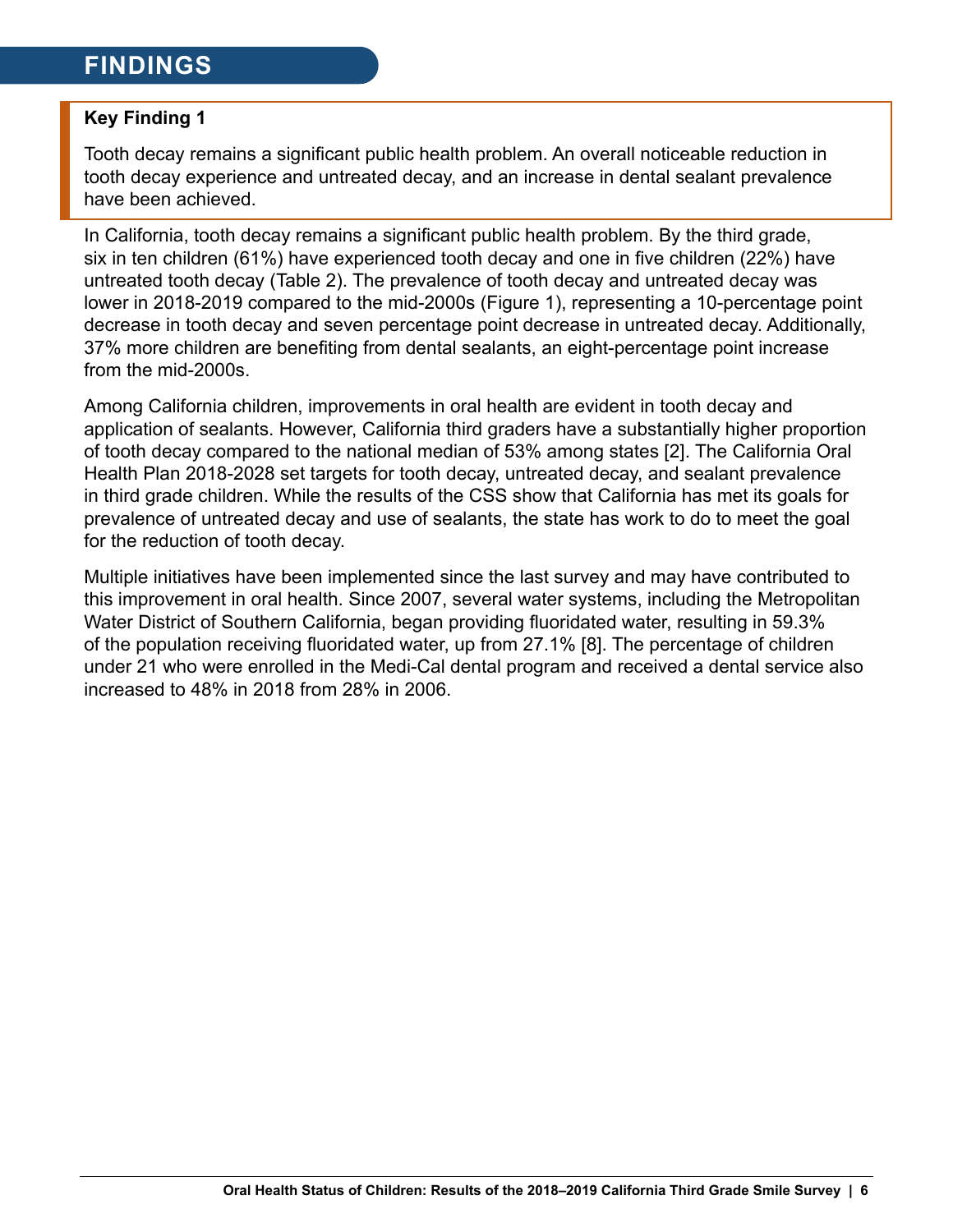

#### <span id="page-6-0"></span>**Figure 1. Percent of third grade children with caries experience, untreated tooth decay and dental sealants (2004-2005 & 2018-2019 California Third Grade Smile Surveys).**

Additionally, several policies and system-level changes occurred during this timeframe:

- The implementation of the Kindergarten oral health assessment as part of the school entrance requirement;
- The promotion of screening, fluoride varnish, and anticipatory guidance during well child visits by the American Academy of Pediatrics and age one dental visit;
- The California Dental Association Foundation's 2010 Oral Health During Pregnancy and Early Childhood: Evidence‑Based Guidelines for Health Professionals, and training of dental professionals to provide dental care for children under six years of age;
- The implementation of the Affordable Care Act (ACA) has increased dental insurance benefit coverage, affordability, and integration; and
- **The 2015 Medicaid Dental Transformation Initiative was designed to increase preventive** dental visit rates.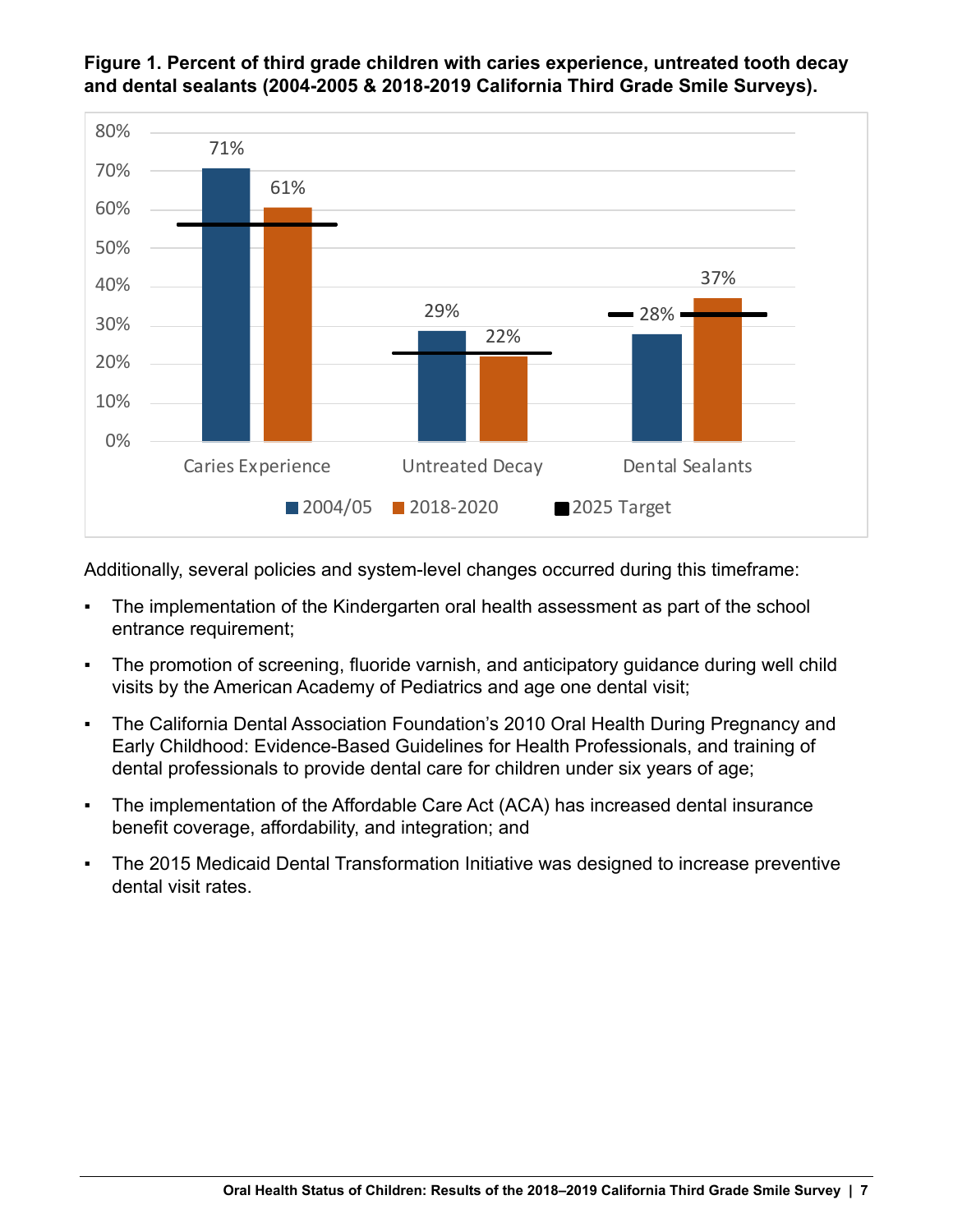<span id="page-7-0"></span>

### **Key Finding 2**

Disparities by race/ethnicity and socioeconomic disadvantage for tooth decay and untreated decay are profound.

While it is encouraging to observe improvements in tooth decay, untreated decay, and dental sealant prevalence, significant disparities still exist (Table 2). Latinx children had the highest prevalence of tooth decay, with more than 72% having experienced some form of tooth decay compared to 40% of white children (Figure 2). African American children had the highest prevalence of untreated decay at 25.8%, which is almost twice the rate of white children at 13.7%.

Socioeconomically disadvantaged children had almost twice the rate of tooth decay and untreated tooth decay, compared to children who were not socioeconomically disadvantaged (tooth decay 72.3% vs. 40.5%; untreated tooth decay 26% vs. 13.2%). Children from families whose parents' primary language is Spanish were more likely to have experienced tooth decay (77.9% vs. 52.2% for English language) or to have untreated decay (26.3% vs. 18.4% for English language). These disparities highlight the need for advancing oral health equity and addressing social determinants of oral health.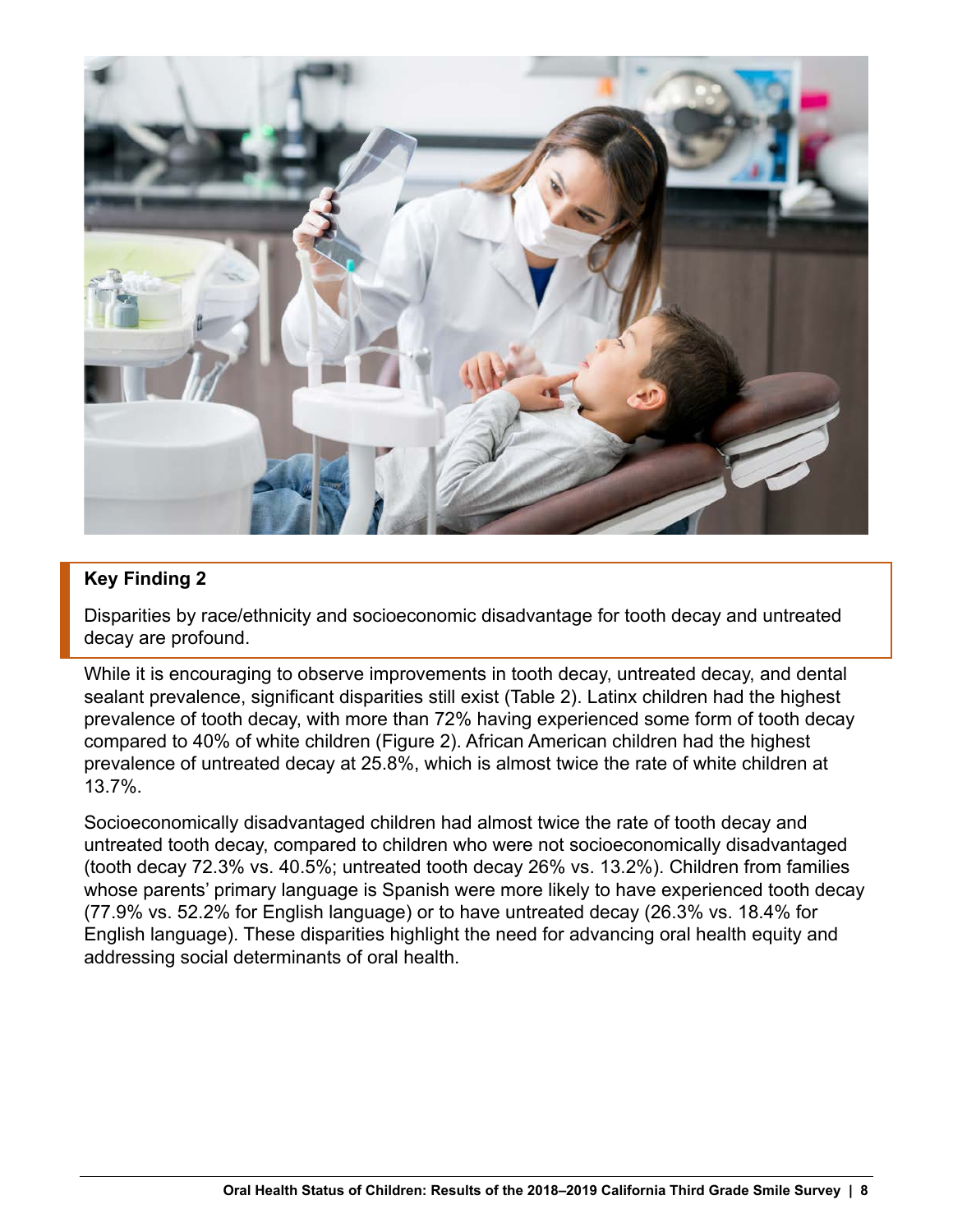

#### <span id="page-8-0"></span>**Figure 2. Percent of third grade children with caries experience and untreated tooth decay by race/ethnicity (2018-2019 California Third Grade Smile Survey).**

Vertical lines at the top of each bar represent 95% confidence intervals.

### **Key Finding 3**

Dental sealant prevalence, a reflection of the use of preventive services, was low. However, disparities with respect to dental sealant prevalence were not observed.

The prevalence of dental sealants was low compared to national data observed among children aged 9–11 years examined in the National Health and Nutrition Examination 2011– 2016 Survey (34.0% vs. 50.7%) [2]. However, the prevalence was similar across race/ethnicity and income subpopulations. (Figure 3). This suggests similarities in access to preventive services for school aged children across all population groups.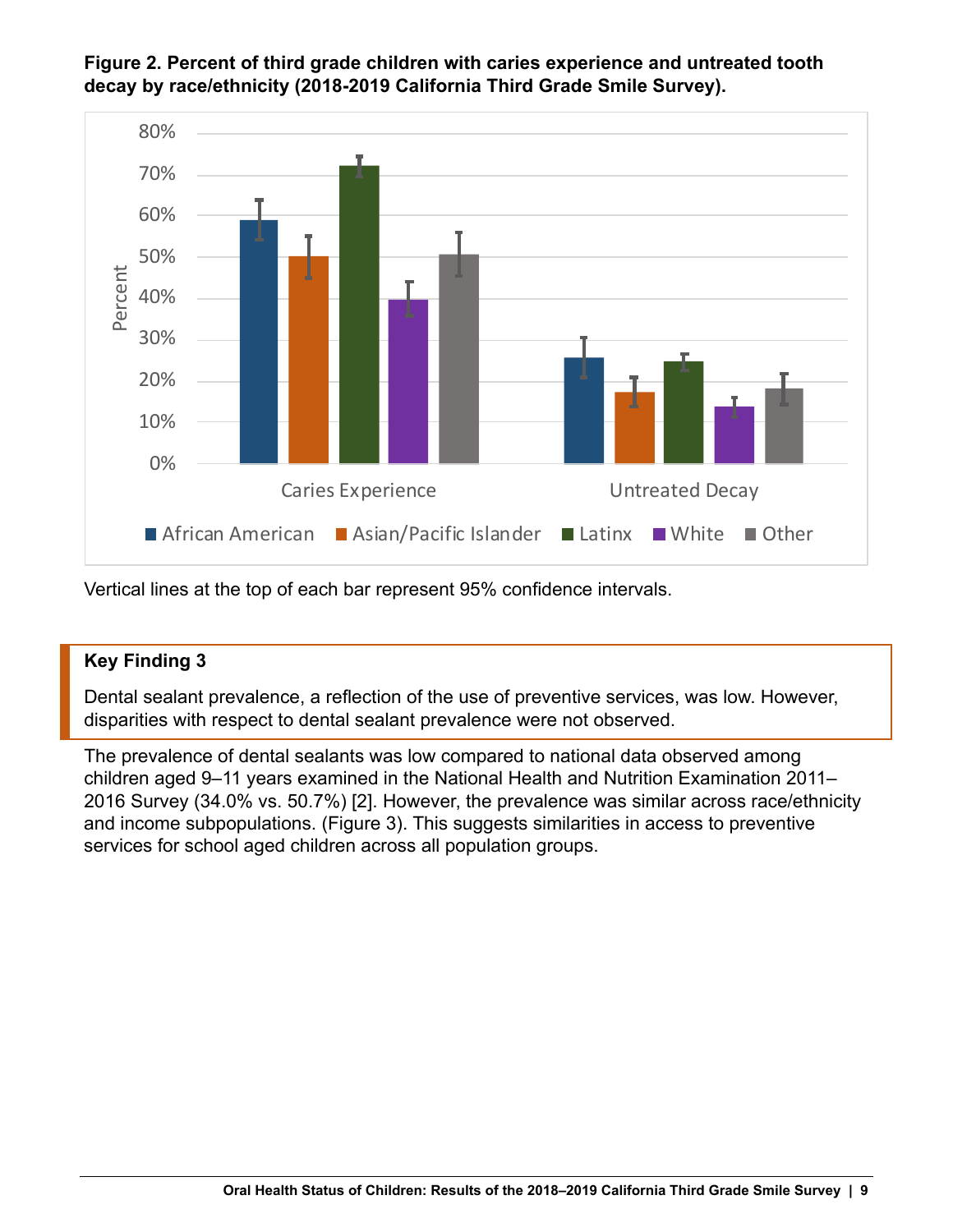<span id="page-9-0"></span>**Figure 3. Percent of third grade children with dental sealants by race/ethnicity, socioeconomic disadvantage, and parent primary language (2018-2019 California Third Grade Smile Survey).**



Horizontal lines at the end of each bar represent 95% confidence intervals.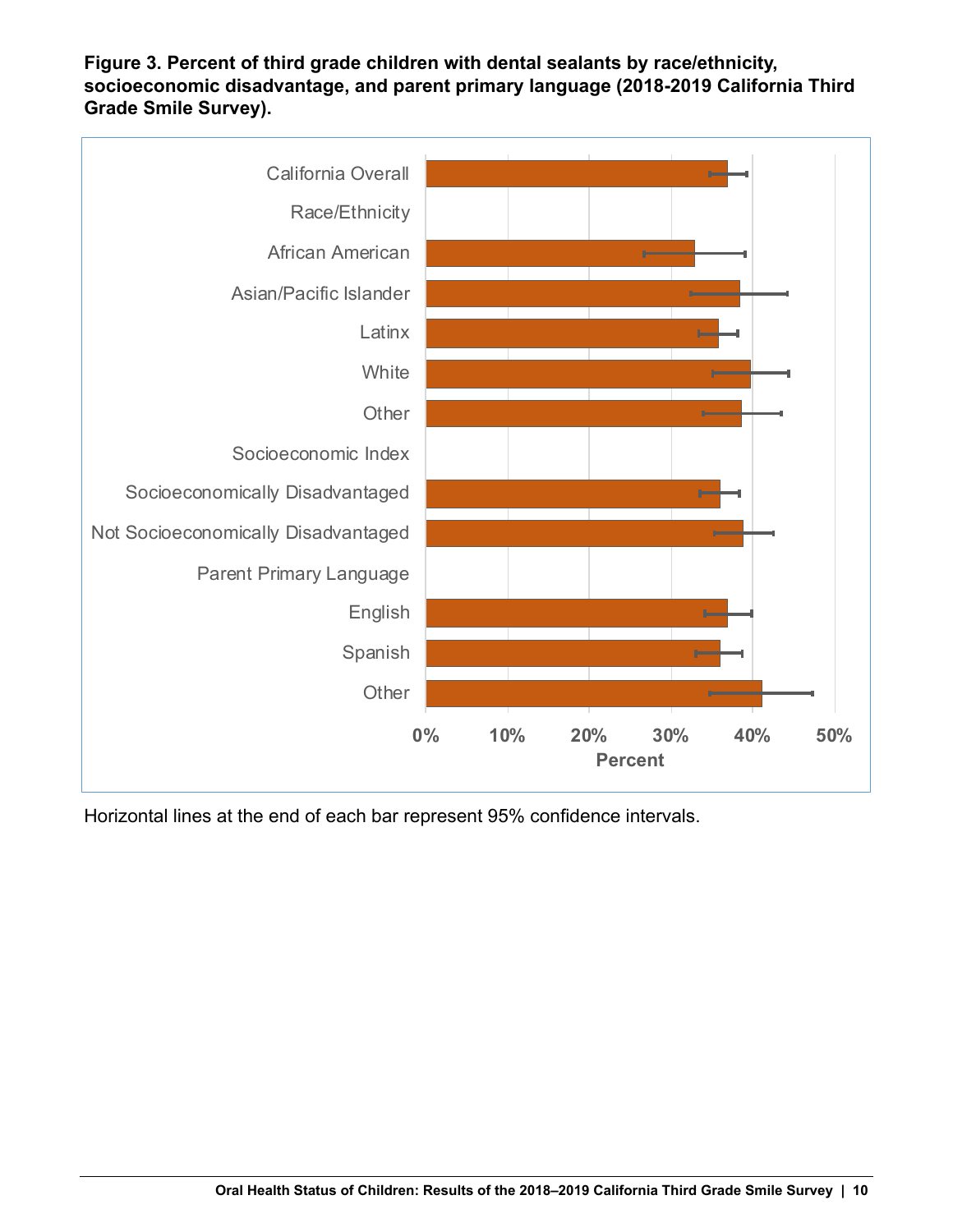### <span id="page-10-0"></span>**Key Finding 4**

Regional variation in children's oral health exists across California.

The oral health status of children varied by region (Table 3). Children from the Central Valley had the highest prevalence of tooth decay (75.9%) and untreated decay (29.7%). However, the Sacramento Region had the lowest prevalence of dental sealants (28.9%). While the Central Coast region had higher levels of tooth decay (64.2%), the proportion of children with untreated disease was lower (16.3%) and sealant prevalence was higher (46.8%). Overall, the Bay Area region had the most favorable outcomes: prevalence of tooth decay, untreated tooth decay and sealants were 45.4%, 15.7% and 44.6%, respectively.

# **CALIFORNIA ORAL HEALTH PLAN 2018-2028 STRATEGIES FOR IMPROVING ORAL HEALTH**

California has set an ambitious goal to reduce the prevalence of caries (also known as tooth decay) to 56.5% by 2025. With respect to untreated caries, the survey finding of 21.8% is consistent with the findings from other states (median 20.7%; range 8% to 43%) [2]. The California Oral Health Plan 2025 measures whether untreated decay prevalence and dental sealant prevalence targets have been met, based on the survey results. However, those targets were modest to begin with. Further oral health improvement requires concerted, prevention-focused efforts starting from a very young age. Using the funding provided from the California Healthcare, Research and Prevention Tobacco Tax Act of 2016 (Proposition 56), the California Department of Public Health (CDPH) has established a statewide program with a focus on preventing tooth decay in children. It provides \$18 million across 59 Local Health Jurisdictions to conduct a needs assessment, develop a community oral health improvement plan, and implement interventions.

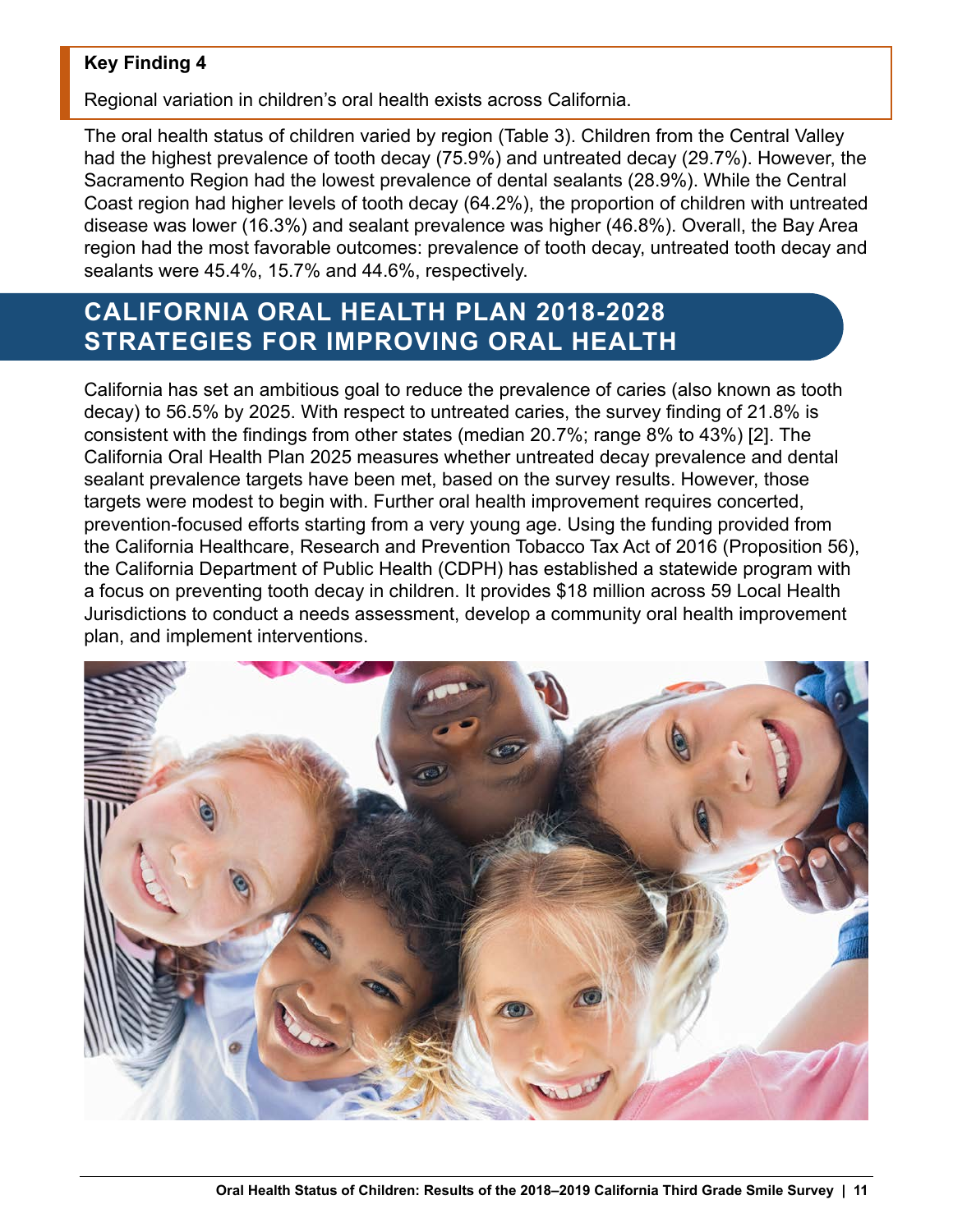#### **Community Water Fluoridation**

The Community Preventive Services Task Force (CPSTF) recommends community water fluoridation based on evidence of effectiveness in reducing dental caries across populations. Community water fluoridation (CWF) has been proven to be a safe and cost-effective intervention for preventing tooth decay [6]. CDPH is working to increase access to CWF through maintaining and expanding state, local, and tribal community water fluoridation programs. It is encouraging compliance with proper water fluoridation practices through the promotion of Centers for Disease Control and Prevention (CDC) training and technical assistance resources. With the availability of a new fluoridation tablet and feeder system, it is now possible to provide affordable, low maintenance, consistent levels of fluoridation to smaller public water systems. CDPH will be exploring the feasibility of this new system in California communities.



#### **Children's Dental Disease Prevention Program**

The CPSTF recommends school-based sealant delivery programs based on evidence of effectiveness in preventing tooth decay among children [9]. School-based and school-linked dental sealant programs are examples of a community-clinical linkage model where screening, counseling, provision of topical fluoride and sealants, referral and follow-up all occur in a school setting. Children are linked to a source of dental care where they can receive ongoing clinical services. CDPH is working with local oral health programs to develop other communitybased programs such as the Women, Infants and Children (WIC) Dental Days and Virtual Dental Home model, which expand the reach to a variety of community settings and dental care providers.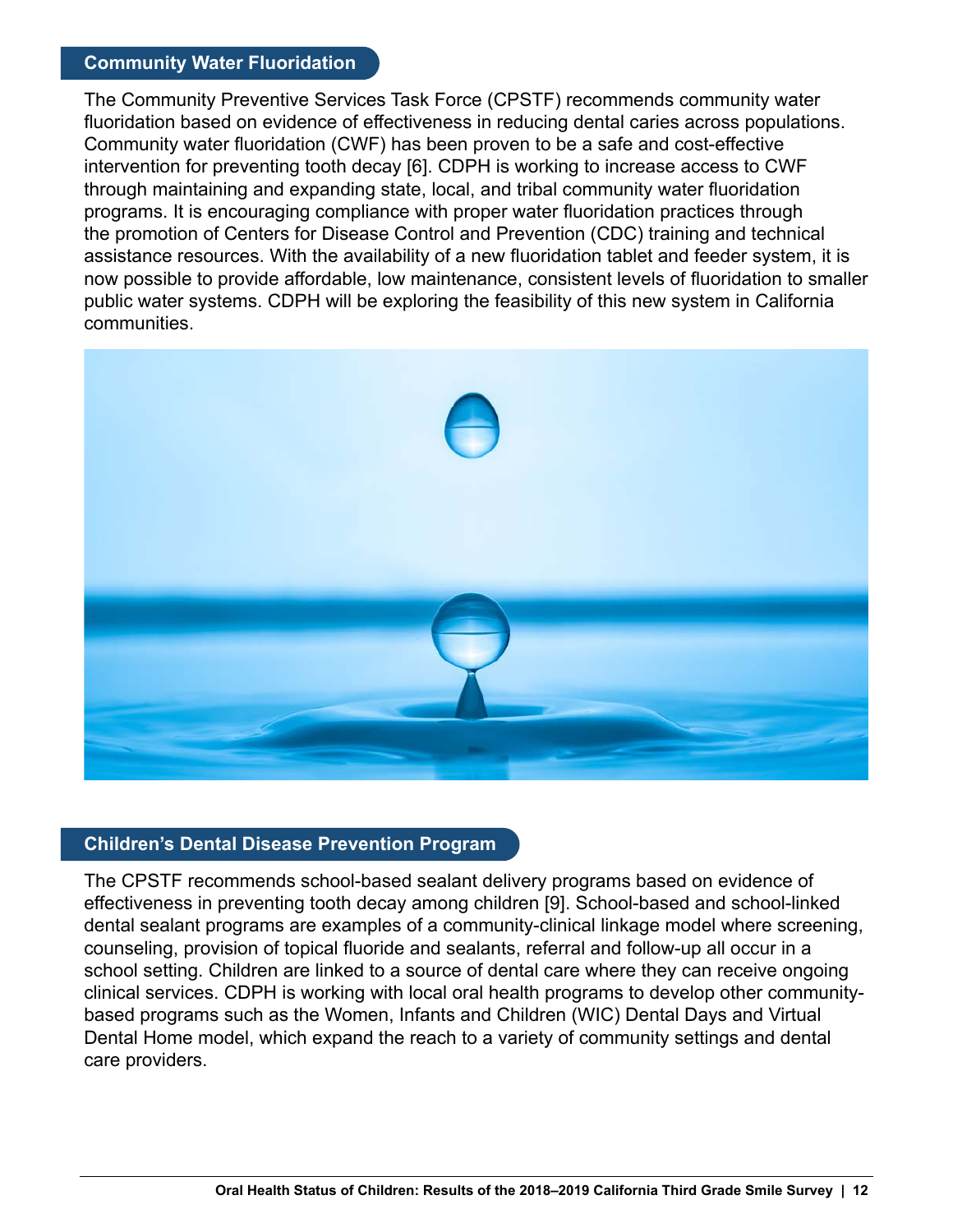#### **Kindergarten Oral Health Assessment**

The Kindergarten oral health assessment, required in California, helps identify children suffering from dental disease and assists them in finding a source of dental care [10]. It also provides invaluable data on the status of children's oral health in California. CDPH and local oral health programs are collaborating to train dental practitioners to advocate for kindergarten dental assessment. They offer technical assistance to implement protocols, track progress, and seek to improve the performance of and compliance with the kindergarten dental assessment.

#### **Dental Visit: A Leading Health Indicator**

Improving access to dental care is critical to improving oral health outcomes and reducing disparities. This is identified as a Leading Health Indicator (LHI): a small subset of high-priority Healthy People national objectives selected to drive action toward improving health and wellbeing. Timely dental visits present the opportunity to provide preventive care and offer early treatment. The California Oral Health Plan 2018-2028 has identified several strategies to make it easier for people to get dental care. The Medi-Cal Dental Program and local oral health programs are implementing activities to improve access to dental care.

#### **Oral Health Literacy: Enhancing the Communication Capacity of Dental Team**

Low health literacy is a contributor to poor health outcomes and is of particular concern for vulnerable population groups. Limited oral health literacy of patients and inadequate communication skills of dental practitioners are potential barriers to effective prevention, diagnosis and treatment of oral diseases. The Office of Oral Health has contracted with the Health Research for Action Center at University of California, Berkeley to create materials for an oral health literacy toolkit, conduct trainings for dental teams and implement practices to improve the uptake of information about oral health literacy. The toolkit will include information on specific strategies including plain language communication, the use of visuals and drawings, the teach-back method, and creating a shame-free and welcoming clinical environment. In addition, the California Oral Health Technical Assistance Center at University of California, San Francisco has created resources for local health departments and dental practitioners to promote kindergarten oral health assessment, water fluoridation, schoolbased/linked programs and tobacco cessation counseling. The Medi-Cal Dental Program has launched, Smile, California, a campaign to increase members' use of Medi-Cal's dental benefit.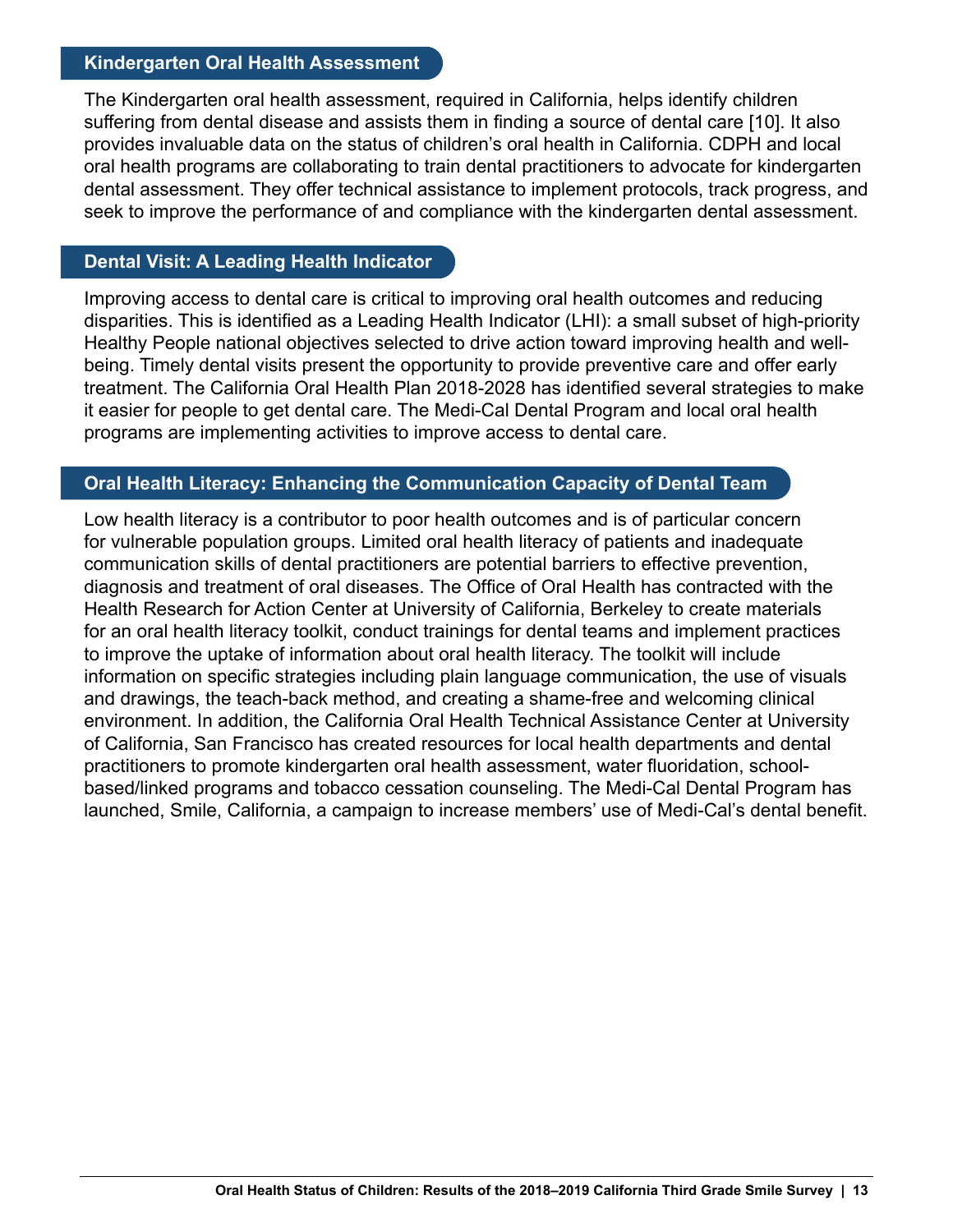<span id="page-13-0"></span>

# **METHODOLOGY**

The CSS was administered during the 2018-2019 and 2019-2020 school years from a representative sample of third grade children in California. The sampling design was a stratified random sample of public schools with 25 or more third grade students. The sample was selected to represent California's third grade public school population, utilizing implicit stratification by eight geographic regions across the state and a representative distribution of schools based on the percentage of children eligible for free or reduced-price meals within each region. Out of 223 schools selected for the sample, (with probability of selection proportional to size) 194 were screened, resulting in a total of 12,562 children. Every third grade student in the selected schools was screened, unless the student opted out. Passive consent was the preferred method, as there is an existing precedent in California law (AB 1433) allowing passive consent for oral health assessment for children in kindergarten [10]. However, 18.2% of the participants were screened at schools that required positive consent. The overall participation rate was 71.3% among children at schools that were screened. The participation rate was 56.0% and 75.1% for children at schools requiring positive consent and schools permitting passive consent, respectively.

This CSS assessed participating children for tooth decay experience, untreated tooth decay, and dental sealant prevalence. Additional participant information was provided by the California Department of Education (CDE), including the child's race/ethnicity, socioeconomic disadvantage, and the parent's primary language, among others. CDPH examined the socioeconomic disparities in children's oral health using the CDE's Socioeconomically Disadvantaged Index (SED). The following categories were used to determine socioeconomic disadvantage: children who were eligible for the National School Lunch Program at any time during the academic year; being a migrant, a foster child, or homeless at any time during the academic year; or having parents who did not receive a high school diploma (or equivalent).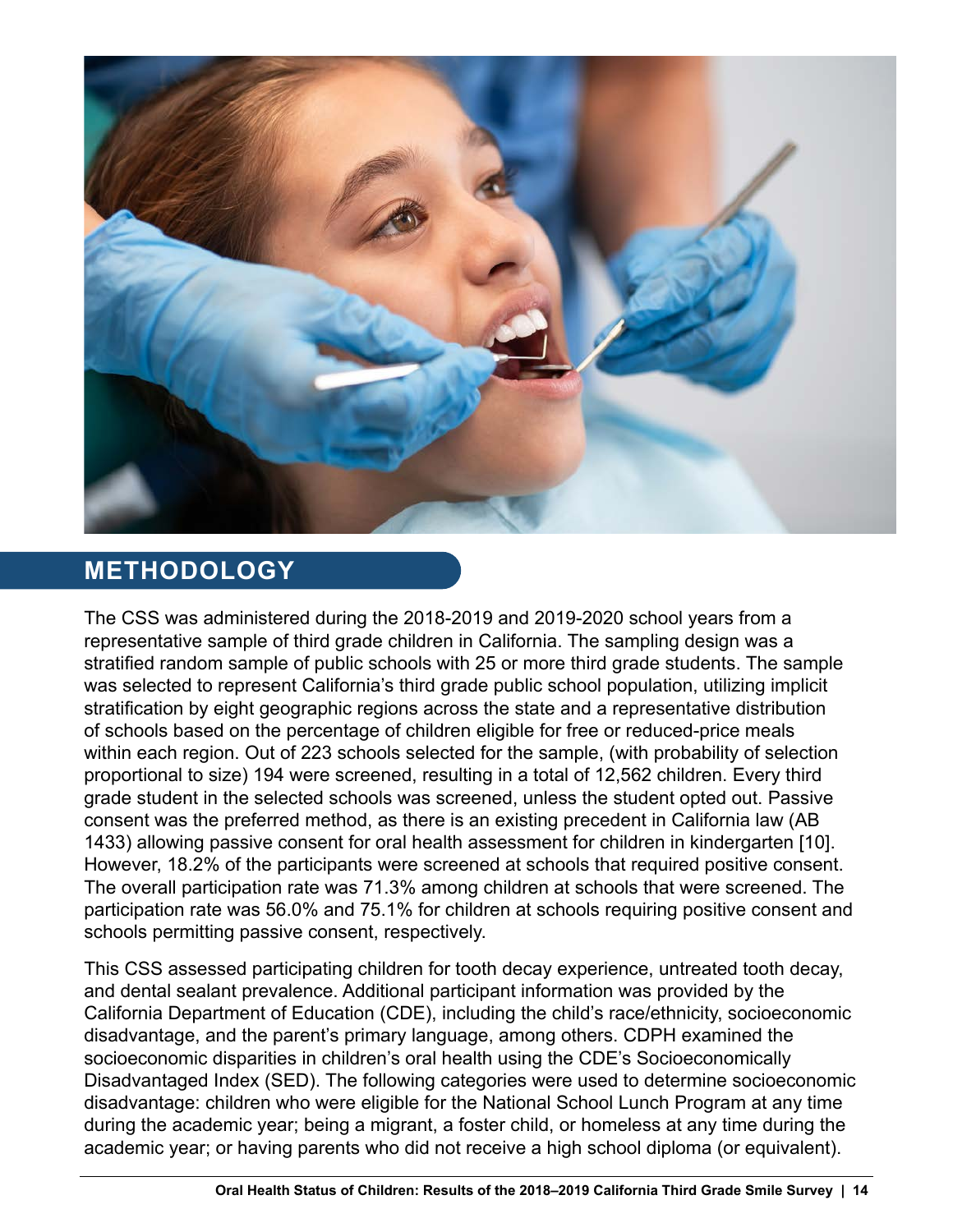Registered dental hygienists administered the CSS and the data were calibrated and gathered according to the Association of State and Territorial Dental Directors' Basic Screening Survey protocol [11]. The dental measures gathered from the assessment were caries experience, untreated decay, and dental sealants on permanent molars. The socioeconomic data was obtained through a data linkage with the CDE. Obtaining the data this way was beneficial because: 1) these variables were not limited to children whose parents returned paper surveys; 2) it facilitated the usage of passive consent, increasing the sample size; 3) it allowed for a more robust set of covariates; and 4) it gave CDPH access to certain individuallevel variables that would otherwise be analyzed at the school level. The data linkage was successful, with 97.6% of the students matching on the main identification number: Statewide Student Identification number (SSID), and 96.7% matching on student's date of birth. Children who were not matched in the data linkage were not included in the analysis resulting in a final sample size of 12,322. CDPH used the geographic strata and the CDE socioeconomic disadvantage index in the creation of raking weights to ensure that the statistics generated from the data were representative of the target population.

### **Limitations**

First, the Basic Screening Survey (BSS) methodology is meant to be used for surveillance of children's oral health. Therefore, a comprehensive oral examination to determine severity of the disease is not possible. Second, the sample size did not allow for estimation of the outcomes for each individual county or certain subgroups (e.g., homeless children). Third, these data are only available for children in public schools and public charter schools, not for children outside of the public school system. Fourth, it is possible there were inconsistencies in how different hygienists recorded the data. To minimize this, the same trainer calibrated (standardized instruction to ensure consistent methods) the screening and standardized the data collection by each dental hygienist gathering the oral health data. Finally, certain parents and schools were reticent to provide the data necessary to complete the data linkage. It is possible the missing data caused by this reticence is not random and the estimates generated are therefore biased in some way. However, the overall participation rate was still quite high, and the creation of the raking weights would have accounted for some of the potential bias.

#### **Definitions**

**Dental Caries Experience:** Caries experience means that a child has had tooth decay at some point in time. Caries experience covers both past treatment (e.g., fillings, crowns) and untreated decay at the present time (e.g., untreated cavities).

**Untreated Tooth Decay:** Untreated decay is tooth decay (e.g., one or more cavities) that has not received treatment.

**Dental Sealants:** Dental sealants are plastic-like coatings that are applied to the chewing surfaces of teeth. The applied sealant protects the teeth from decay.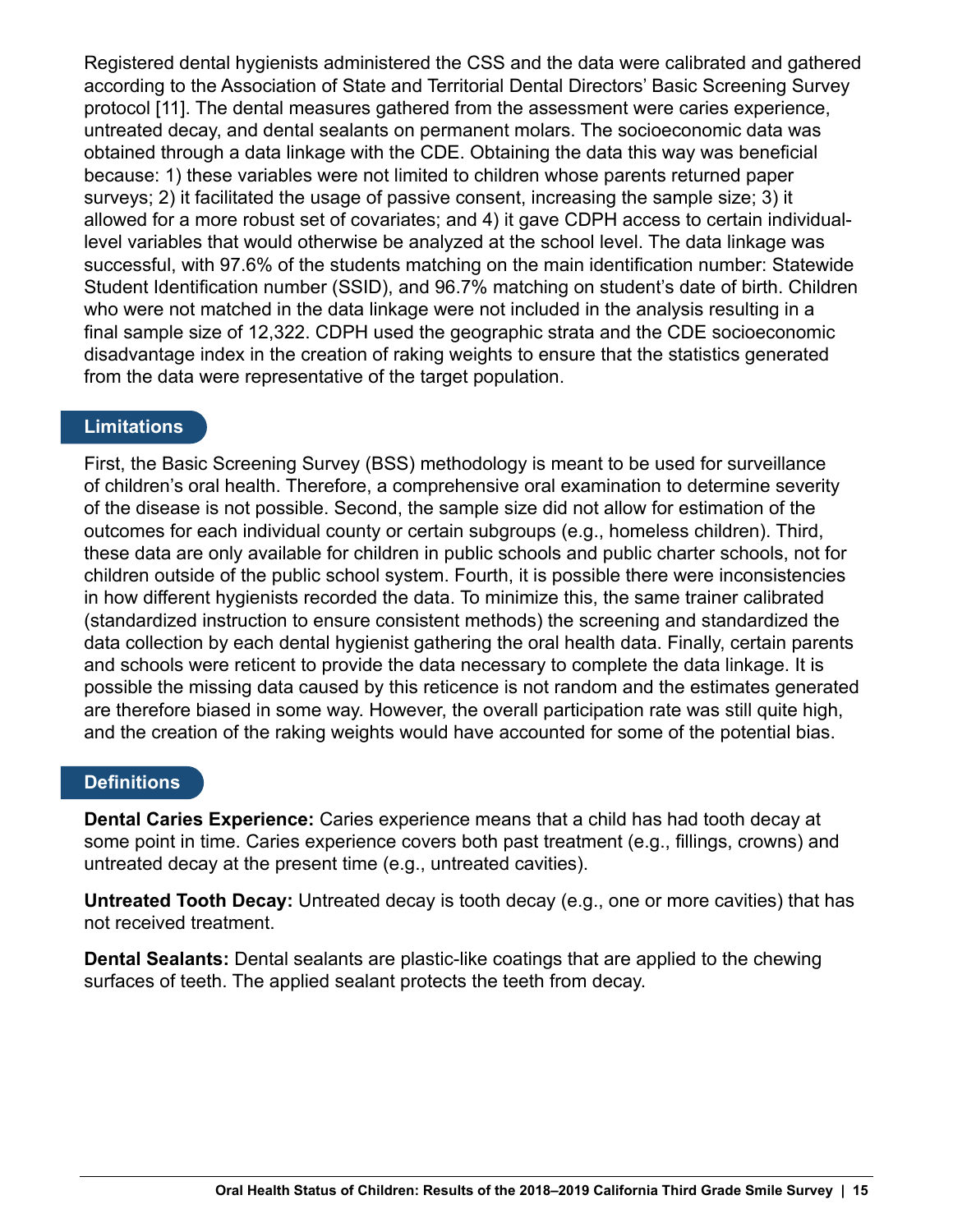# <span id="page-15-0"></span>**TABLES**

**Table 1. Characteristics of the 2018-2019 California Third Grade Smile Survey sample and the weighted percent** 

| <b>Category</b>                              | <b>Number</b> | <b>Percentage (weighted)</b> |
|----------------------------------------------|---------------|------------------------------|
| <b>RACE/ETHNICITY</b>                        |               |                              |
| African American                             | 705           | 5.3%                         |
| Asian/Pacific Islander                       | 1,196         | 9.2%                         |
| Hispanic/Latino                              | 7,400         | 54.9%                        |
| White                                        | 2,083         | 22.2%                        |
| Other                                        | 823           | 7.4%                         |
| Missing                                      | 115           | 1.0%                         |
| <b>GENDER</b>                                |               |                              |
| Female                                       | 6,039         | 49.0%                        |
| Male                                         | 6,283         | 51.0%                        |
| <b>ENGLISH LEARNERS a</b>                    |               |                              |
| <b>English Learner</b>                       | 3,627         | 24.7%                        |
| <b>English Proficient</b>                    | 8,695         | 75.4%                        |
| PARENT PRIMARY LANGUAGE                      |               |                              |
| English                                      | 6,917         | 61.2%                        |
| Spanish                                      | 4,247         | 29.6%                        |
| Other                                        | 1,158         | 9.2%                         |
| <b>MIGRANT PROGRAM STATUS b</b>              |               |                              |
| Migrant Program: Yes                         | 143           | 1.1%                         |
| Migrant Program: No                          | 12,179        | 98.9%                        |
| <b>SPECIAL EDUCATION G</b>                   |               |                              |
| <b>Special Education Program: Yes</b>        | 1,457         | 11.9%                        |
| Special Education Program: No                | 10,865        | 88.1%                        |
| <b>SOCIOECONOMIC INDEX</b>                   |               |                              |
| Socioeconomically Disadvantaged <sup>d</sup> | 8,407         | 61.9%                        |
| Not Socioeconomically Disadvantaged          | 3,915         | 38.1%                        |

- a. English learner students are those students for whom there is a report of a primary language other than English on the state-approved Home Language Survey and who, on the basis of the state approved oral language (kindergarten through grade twelve) assessment procedures and literacy (grades three through twelve only), have been determined to lack the clearly defined English language skills of listening comprehension, speaking, reading, and writing necessary to succeed in the school's regular instructional programs.
- b. The Migrant Education Program is designed to support high-quality and comprehensive educational programs for migrant children to help reduce the educational disruption and other issues that result from repeated moves.
- c. Special education is specially designed instruction to meet the unique needs of a child with a disability.
- d. Socioeconomically disadvantaged is defined as children who were migrant, foster, or homeless, were eligible for the free or reduced-priced meal program, or both parents have not graduated high school.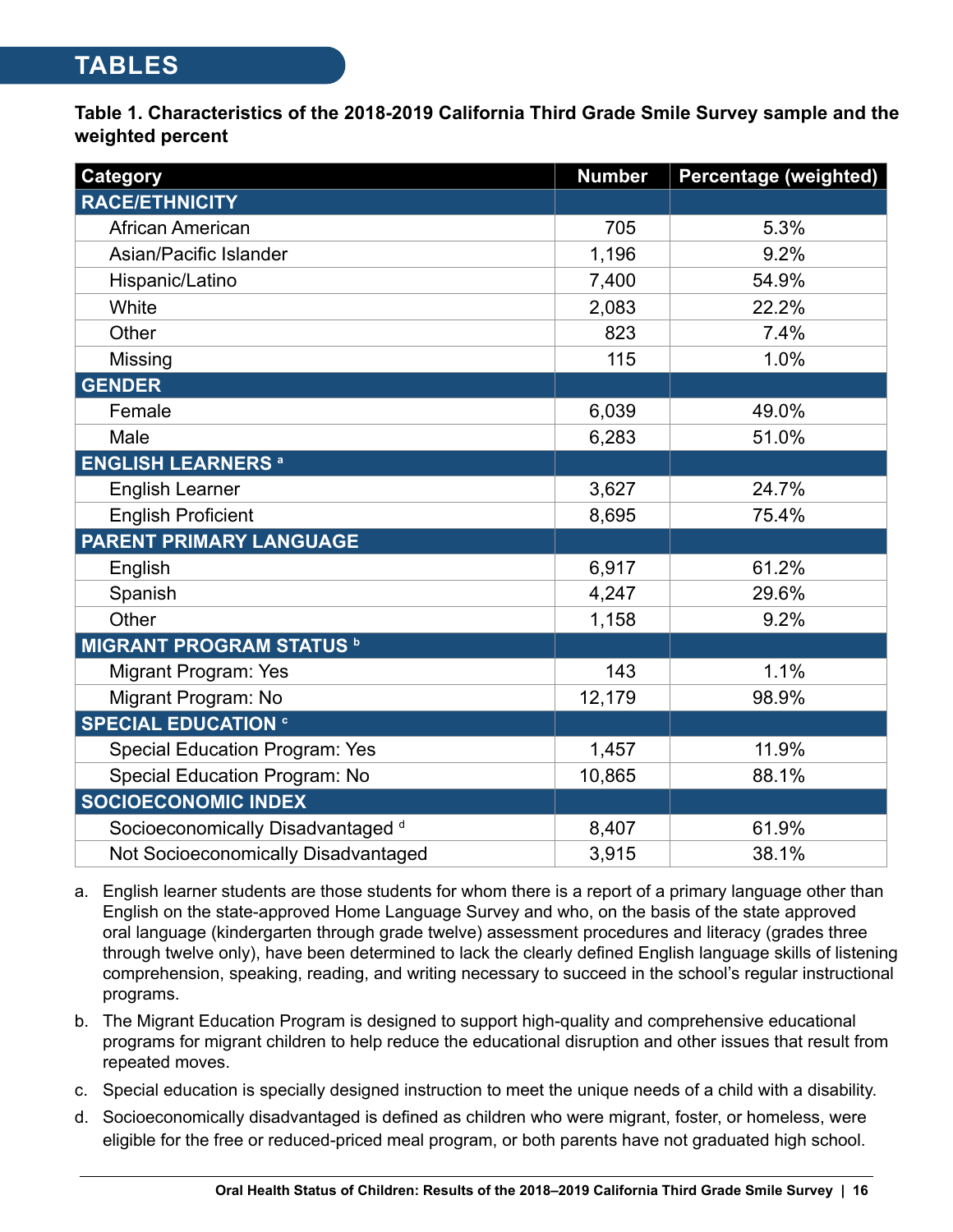<span id="page-16-0"></span>**Table 2. Percent (95% CI) of third grade children with caries experience, untreated tooth decay and dental sealants by selected characteristics (2018-2019 California Third Grade Smile Survey)**

| <b>Category</b>                          | <b>Caries Experience</b><br>(95% Confidence<br>Interval) | <b>Untreated Decay</b><br>(95% Confidence<br>Interval) | Sealants (95%<br><b>Confidence</b><br>Interval) |
|------------------------------------------|----------------------------------------------------------|--------------------------------------------------------|-------------------------------------------------|
| All of California                        | 60.6%                                                    | 21.9%                                                  | 37.0%                                           |
|                                          | $(57.7 - 63.5)$                                          | $(20.2 - 23.6)$                                        | $(34.7 - 39.3)$                                 |
| <b>RACE/ETHNICITY</b>                    |                                                          |                                                        |                                                 |
| African American                         | 59.1%                                                    | 25.8%                                                  | 32.9%                                           |
|                                          | $(54.3 - 63.9)$                                          | $(20.9 - 30.8)$                                        | $(26.8 - 39.0)$                                 |
| Asian/Pacific Islander                   | 50.2%                                                    | 17.4%                                                  | 38.4%                                           |
|                                          | $(45.1 - 55.2)$                                          | $(13.9 - 20.9)$                                        | $(32.5 - 44.4)$                                 |
| Hispanic/Latino                          | 72.2%                                                    | 24.8%                                                  | 35.8%                                           |
|                                          | $(69.8 - 74.6)$                                          | $(22.8 - 26.7)$                                        | $(33.4 - 38.2)$                                 |
| White                                    | 40.0%                                                    | 13.7%                                                  | 39.8%                                           |
|                                          | $(35.8 - 44.2)$                                          | $(11.2 - 16.3)$                                        | $(35.1 - 44.4)$                                 |
| Other                                    | 50.6%                                                    | 18.2%                                                  | 38.7%                                           |
|                                          | $(45.3 - 55.9)$                                          | $(14.4 - 22.0)$                                        | $(34.0 - 43.3)$                                 |
| Missing                                  | 52.6%                                                    | 19.3%                                                  | 42.8%                                           |
|                                          | $(41.1 - 64.1)$                                          | $(11.5 - 27.1)$                                        | $(31.1 - 54.6)$                                 |
| <b>GENDER</b>                            |                                                          |                                                        |                                                 |
| Female                                   | 60.3%                                                    | 22.4%                                                  | 36.8%                                           |
|                                          | $(57.0 - 63.5)$                                          | $(20.3 - 24.6)$                                        | $(34.3 - 39.2)$                                 |
| Male                                     | 60.9%                                                    | 20.0%                                                  | 37.3%                                           |
|                                          | $(57.8 - 64.0)$                                          | $(18.0 - 22.0)$                                        | $(34.8 - 39.8)$                                 |
| <b>ENGLISH LEARNERS</b>                  |                                                          |                                                        |                                                 |
| <b>English Learner</b>                   | 76.0%                                                    | 26.8%                                                  | 36.5%                                           |
|                                          | $(73.5 - 78.4)$                                          | $(24.3 - 29.3)$                                        | $(32.9 - 40.1)$                                 |
| <b>English Proficient</b>                | 54.7                                                     | 19.0%                                                  | 37.2%                                           |
|                                          | $(51.6 - 57.8)$                                          | $(17.2 - 21.0)$                                        | $(34.7 - 39.8)$                                 |
| <b>PARENT PRIMARY</b><br><b>LANGUAGE</b> |                                                          |                                                        |                                                 |
| English                                  | 52.2%                                                    | 18.4%                                                  | 37.0%                                           |
|                                          | $(49.1 - 55.4)$                                          | $(16.5 - 20.3)$                                        | $(34.2 - 39.8)$                                 |
| Spanish                                  | 77.9%                                                    | 26.3%                                                  | 35.9%                                           |
|                                          | $(75.7 - 80.0)$                                          | $(23.9 - 28.7)$                                        | $(33.0 - 38.7)$                                 |
| Other                                    | 55.3%                                                    | 21.8%                                                  | 41.0%                                           |
|                                          | $(50.1 - 60.4)$                                          | $(17.8 - 25.8)$                                        | $(34.8 - 47.3)$                                 |
| <b>MIGRANT PROGRAM</b><br><b>STATUS</b>  |                                                          |                                                        |                                                 |
| Migrant Program: Yes                     | 76.3%                                                    | 31.1%                                                  | 40.2%                                           |
|                                          | $(67.8 - 84.9)$                                          | $(23.7 - 38.6)$                                        | $(28.0 - 52.5)$                                 |
| Migrant Program: No                      | 60.4%                                                    | 21.1%                                                  | 37.0%                                           |
|                                          | $(57.4 - 63.4)$                                          | $(19.3 - 22.9)$                                        | $(34.7 - 39.3)$                                 |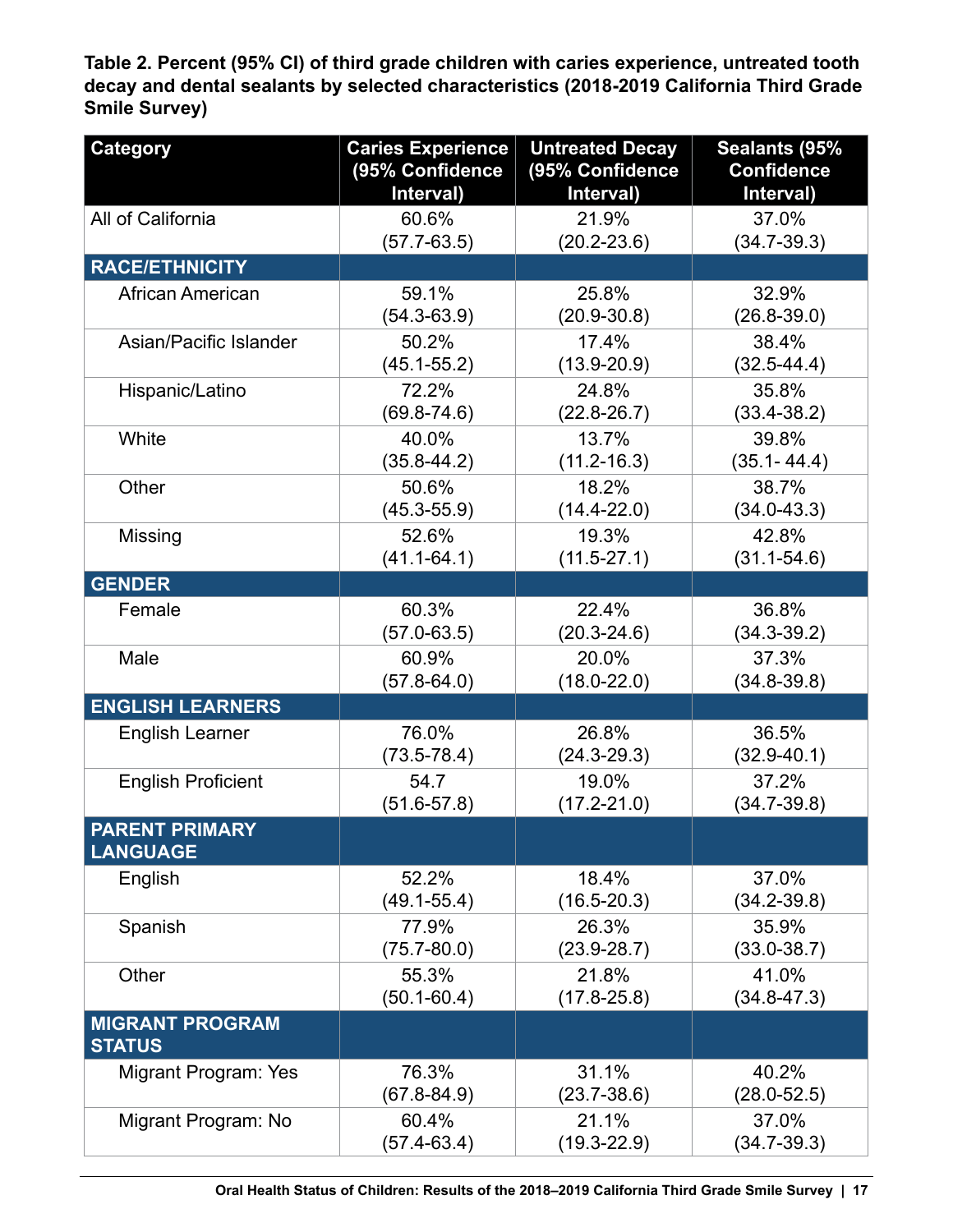<span id="page-17-0"></span>

| <b>SPECIAL EDUCATION</b>   |                 |                 |                 |
|----------------------------|-----------------|-----------------|-----------------|
| <b>Special Education</b>   | 62.1%           | 20.9%           | 35.4%           |
| Program: Yes               | $(58.8 - 65.5)$ | $(18.2 - 23.5)$ | $(32.1 - 38.7)$ |
| <b>Special Education</b>   | 60.4%           | 21.2%           | 37.2%           |
| Program: No                | $(57.4 - 63.4)$ | $(19.3 - 23.1)$ | $(34.9 - 39.6)$ |
| <b>SOCIOECONOMIC INDEX</b> |                 |                 |                 |
| Socioeconomically          | 72.8%           | 26.0%           | 35.9%           |
| Disadvantaged              | $(70.9 - 74.7)$ | $(24.0 - 28.1)$ | $(33.5 - 38.2)$ |
| Not Socioeconomically      | 40.5%           | 13.2%           | 38.9%           |
| Disadvantaged              | $(37.3 - 43.8)$ | $(11.4 - 15.0)$ | $(35.2 - 42.6)$ |

**Table 3. Percent of third grade children with caries experience, untreated tooth decay and dental sealants by region (2018-2019 California Third Grade Smile Survey)** 

| <b>Region</b>             | <b>Caries Experience</b> | <b>Untreated Decay</b> | <b>Sealants</b>   |
|---------------------------|--------------------------|------------------------|-------------------|
| Bay Area                  | 45.4% (35.7-55.2)        | 15.7% (9.4-22.1)       | 44.6% (37.7-51.6) |
| <b>Central Coast</b>      | 64.2% (53.2-75.1)        | 16.3% (11.3-21.4)      | 46.8% (36.5-57.1) |
| <b>Los Angeles County</b> | 64.7% (60.1-69.4)        | 20.7% (18.7-23.2)      | 30.5% (27.5-33.4) |
| Northern/Sierra           | 51.6% (36.6-66.7)        | 20.7% (8.9-32.6)       | 36.5% (27.8-45.2) |
| Sacramento Region         | 46.2% (36.9-55.4)        | 17.2% (10.1-24.3)      | 28.9% (22.0-35.8) |
| San Joaquin Valley        | 75.9% (70.8-80.9)        | 29.7% (25.8-33.5)      | 33.2% (28.7-37.6) |
| Southern                  | 60.4% (54.6-66.2)        | 21.8% (18.5-25.1)      | 40.0% (35.0-45.1) |

Note: 95% Confidence Interval is provided in parenthesis.

### **County Regional Grouping**

- Bay Area (9)
	- Santa Clara, Contra Costa, Alameda, San Francisco, San Mateo, Sonoma, Solano, Marin, Napa
- Central Coast (6)
	- Ventura, Santa Barbara, Santa Cruz, San Luis Obispo, Monterey, San Benito
- Los Angeles County (1)
	- Los Angeles
- Northern/Sierra (25)
	- Butte, Humboldt, Mendocino, Tehama, Glenn, Colusa, Yuba, Tuolumne, Calaveras, Amador, Inyo, Mariposa, Mono, Alpine, Shasta, Del Norte, Siskiyou, Lassen, Trinity, Modoc, Plumas, Sierra, Lake, Sutter, Nevada
- Sacramento Region (4)
	- Sacramento, Placer, Yolo, El Dorado
- San Joaquin Valley (8)
	- Fresno, Kern, San Joaquin, Stanislaus, Tulare, Merced, Kings, Madera
- Southern (5)
	- Orange, San Diego, San Bernardino, Riverside, Imperial